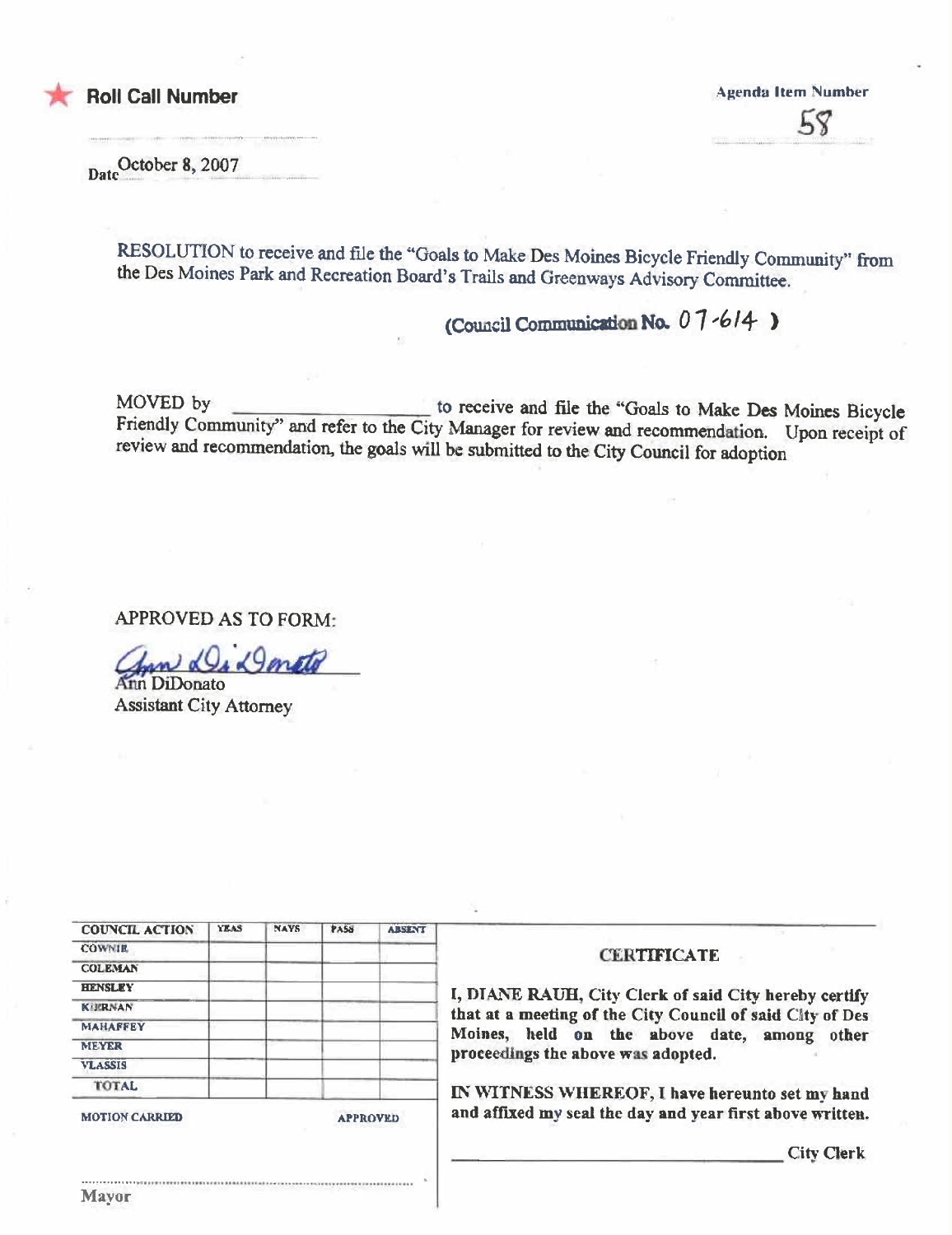## Creating a Bicycle **Friendly** Des Moines

58

### Goals to Make Des Moines a Bicycle Friendly Community

Trails and Greenways Advisory Committee March 2007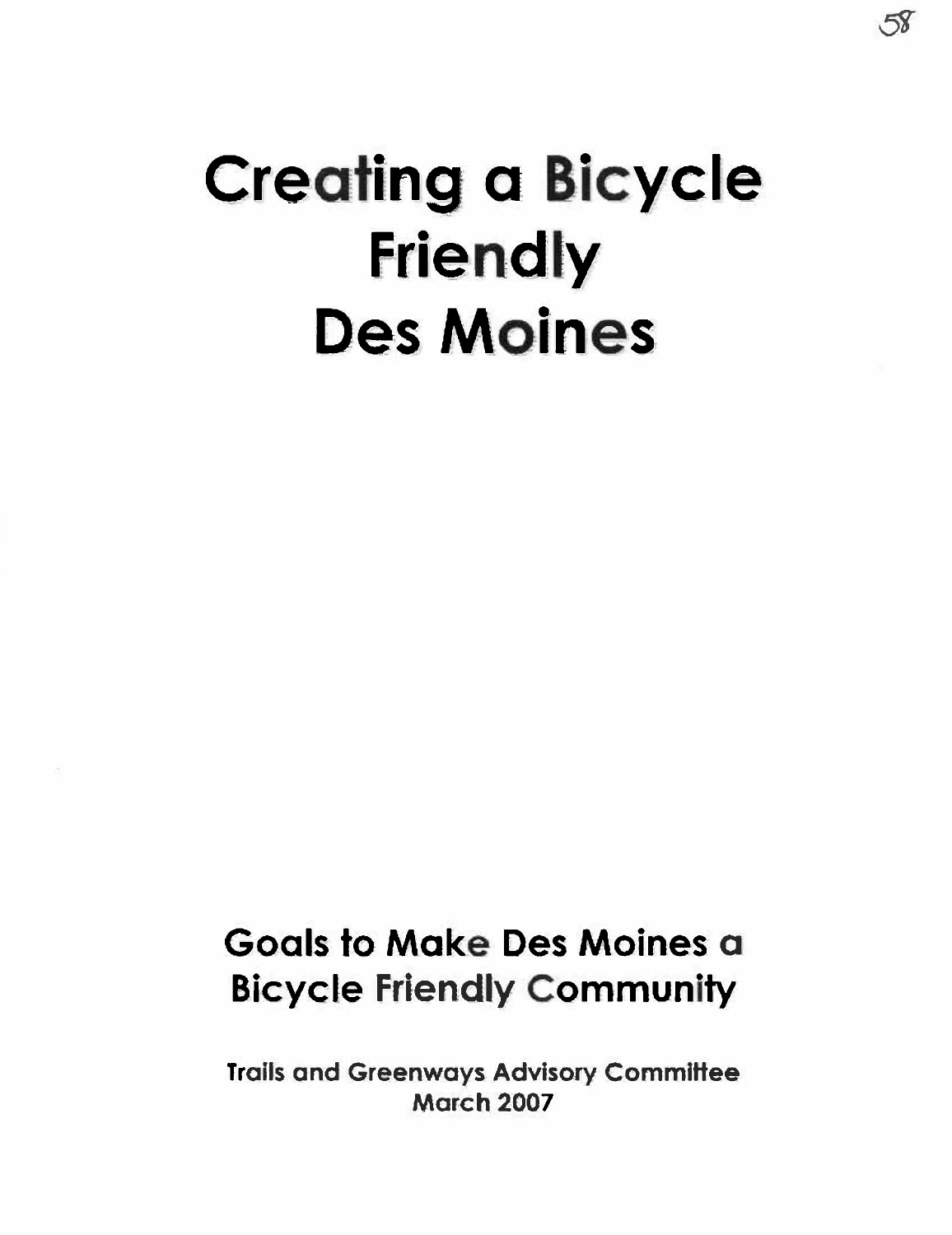In March of 2006 the City of Des Moines Parks and Recreation Department submitted an application to the League of American Bicyclists (LAB) for consideration of the City of Des-Moines as a Bicycle Friendly Community (BFC). A Bicycle-Friendly Community provides sate accommodation for cycling and encourages its residents to bike for transportation and recreation. The League of American Bicyclists administers the Bicycle Friendly Community Campaign. The City's Bicycle and Trails Advisory Committee, an advisory committee to the Des-Moines Park Board, completed the City of Des Moines application.

Des Moines was not selected as a Bicycle Friendly Community in 2006, but reviewers from the LAB hoped that the application marked a commitment on behalf of the City of Des Moines to make Des Moines more bicycle friendly. The reviewers encouraged Des Moines to work implement more on-street facilities, to connect the network of off and on-street facilities. The BFC reviewers encouraged Des Moines to expand its education, enforcement, encouragement and evaluation efforts in order to be considered a Bicycle Friendly Community in the future.

Based on the feedback received from the BFC program, the City of Des Moines and Polk County Conservation Board Trails and Greenways Advisory Committee (TAG) created the following goals to quide Des Moines towards becoming a Bicycle Friendly Community. Gaining BFC status will help Des Moines become and more bicycle friendly community and also helps to achieve several of the City of Des Moines goals as adopted by the Des Moines City Council on October 23, 2006.

Suggested Goals for Improvement to Make Des Moines a Bicycle Friendly Community fall into the following categories, based on the feedback from the Bicycle Friendly Community Program:

- Training for City Staff in Bicycle Facility Design
- · Trail Network Improvements
- **-** Bicycle Network Improvements
- **Bicycle Education for Users and Automobile Drivers**
- **Bicycle Parking**
- Safe Routes to School Program  $\blacksquare$

The ultimate goal is that the City of Des Moines be recognized as a "Bronze Level" Bicycle Friendly Community in 2008 and "Silver Level" Bicycle Friendly Community in 2011. Achieving these goals will be challenging and require significant commitment from the City of Des Moines and the bicycle community.

#### Training for City Staff in Bicycle Facility Design

- 1. Hire a Bicycle Coordinator
	- The should fund and hire a bicycle coordinator that would plan, budget and coordinate the City's on street bicycle improvements.
	- Cost to hire a bicycle coordinator is estimated to be \$80,000 per year with benefits.
- 2. Iowa Bicycle Summit
	- c The lowg Department of Transportation and the lowg Bicycle Coalition hold an Iowa Bicycle Summit each February.
	- It is recommended that the City plan for at least one endineer and a member of  $\mathbf{C}$ the Traffic and Transportation Department attend the Bicycle Summit training each year.
	- c. Costs per person to attend the bicycle summit, which is usually held in Des-Moines, average \$100.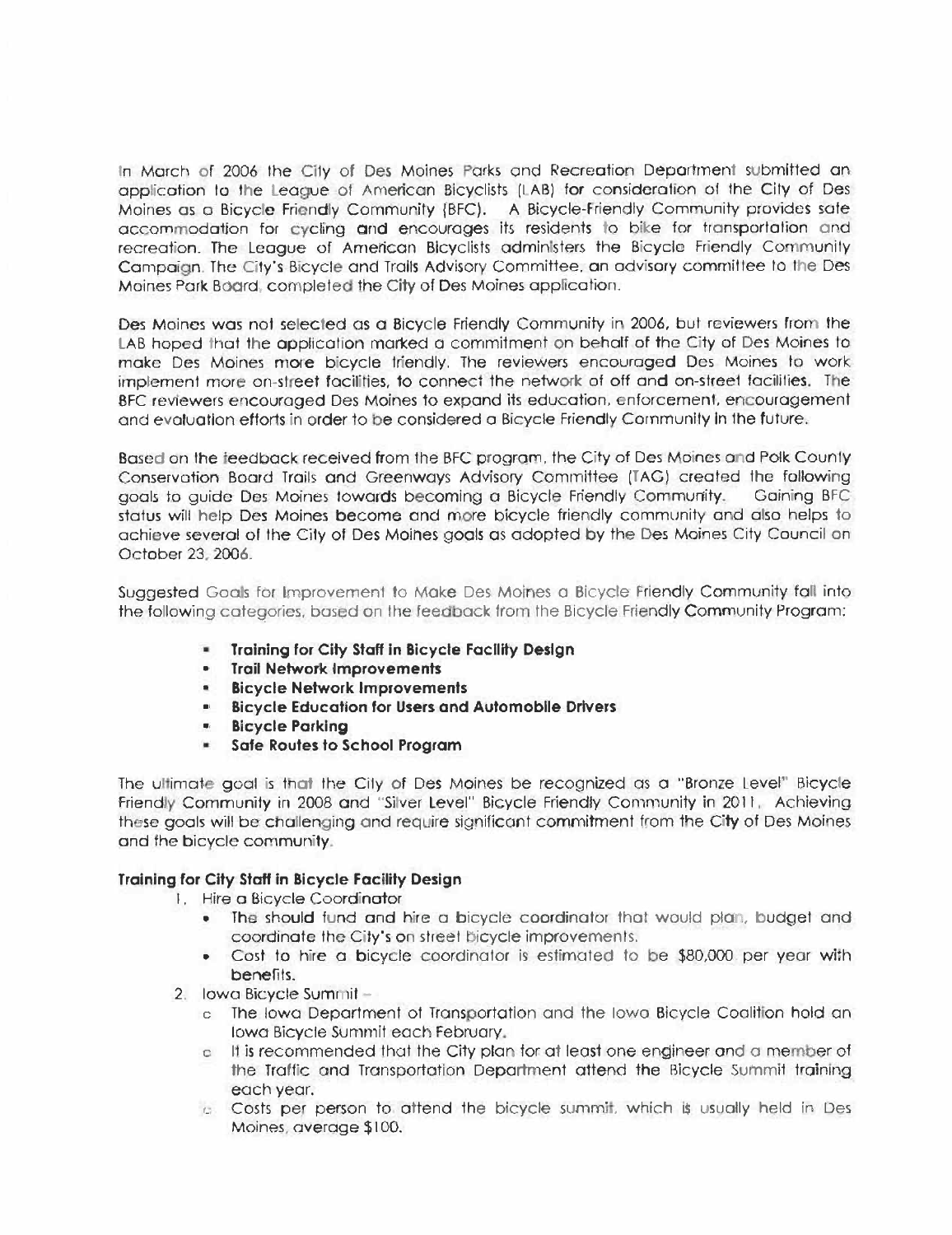- 3. Association Memberships
	- o. It is recommended that the City Engineering Department and the Parks and Recreation Department join the Association of Pedestrian and Bicycle Professionals or another related association to keep update date on the newest and best bicycle solutions.
	- c. Annual memberships to this association are \$76 per person when 5 or more join. It is recommended that 5 persons join this association for an annual cost of \$380.
	- o Affendance at the annual APBP meeting and at least one regional meeting

Trail Network Improvements - These improvements are funded though the City's CIP budget, grants, and private funding and are approved by the City Council in the City's 6-year CIP budget. The following trails are planned for construction in the City's approved CIP budget.

- 1. Complete Walnut Creek Trail to link to Bill Riley Trail in 2007 (This is the last link in the American Discovery Trail through Des Moines and the last link in a 4 County, 100+ mile continuous trail linking Jefferson to Big Creek State Park)
	- o Complete the Waveland Trail
	- o Phase 1 of the Waveland Trail in 2008
	- o Phase 2 of the Waveland Trail in 2009
	- o Waveland Trail Polk Blvd to 56th St in 2008
	- o Waveland Trail 40th St to 42nd St in 2007
- 2. Renovate and widen the John Pat Doman Trail in 2008 and 2009
- 3. Complete Phase 1 of the Des Moines River Trail in 2008
- 4. Complete Seament 4 of the American Discovery Trail in 2008 (This trail will create a trail bypass of Gray's Lake Park to Waterworks Park and relieve some of the trail congestion in Gray's Lake Park.)

Bicycle Network Improvements: Continue to expand the bicycle network and connectivity with on-street as well as off-street improvements. The trail system is developing well, but on-street connections and access are critical needs for every-day cycling.

- 1. Adopt "Complete Streets" policy approved by the Bike-Pedestrian Roundtable of the Metropolitan Planning Organization
- 2. Create and Bicycle Master Plan for the City of Des Moines Cost is estimated to be between \$50,000 to \$100,00 to hire a consultant to complete a plan. Funds for completion of plan should be sought through grants and private funding. Use City budgets as a last resort.
- 3. Sign and stripe 25 miles of bicycle lanes Costs are estimated to be \$5,000 per block where the street needs to be re-stripped for signage, stripping and removal of existing lanes stripes.
- 4. Sign 100 miles of bike routes Costs are estimated to be approximately \$400 per mile and are programmed in the FY08 City CIP budget.
- 5. Erect 80 signs (40 pairs) of "TRAIL ACCESS" signs, directing cyclists from primary arterial streets to trails - Total costs are estimated to be \$4,000 and are budgeted in the FY08 CIP budget.
- 6. Complete a three-year trail signage program for Des Moines Parks and Recreation, using the Central lowa Trails Communication Master Plan - Total costs are estimated to be \$500,000 over 3 years in the FY07-FY09 City CIP budgets
- 7. Complete an E911 signage system for all trails Total costs are estimated to be \$20,000 for implementation and are programmed in the FY07 and FY08 CIP budget.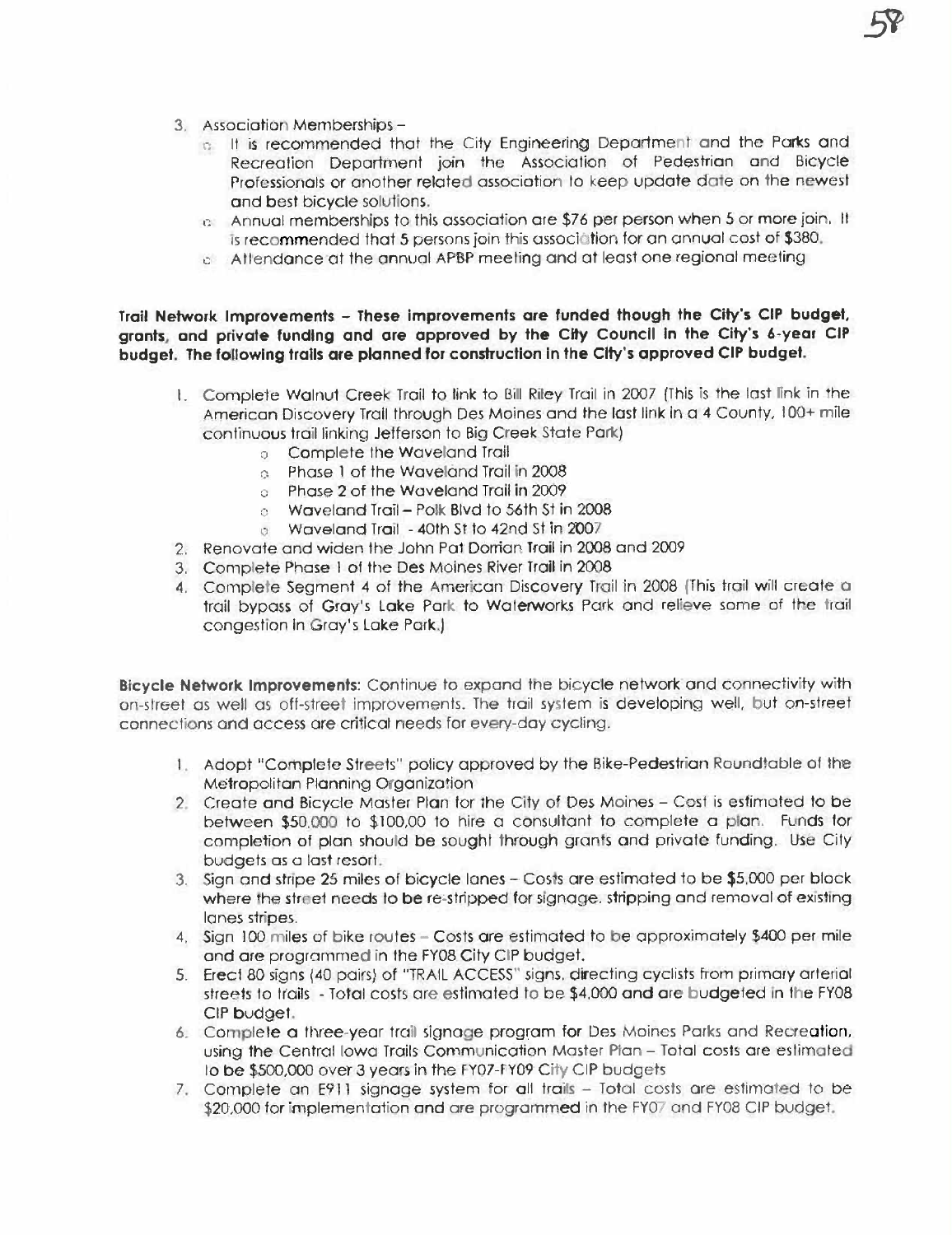8. At intersections along bike routes or those with bicycle lanes and those with new or uparaded demand-actuated traffic signals, install Inductive-loop traffic detector systems, which detect the presence of bicycles. This technology is in place in other cities, including Bakersfield, California, and several North Carolina communities.

#### **Bicycle Safety Education for Users and Automobile Drivers**

- 1. Host Enforcement for Bicycle Safety seminar: http://www.bicyclefriendlycommunity.org/popup/enforcement.htm. This is a great two-day continuing education opportunity for law enforcement. The nearest regular training is in Wisconsin.
- 2. Host a League of American Bicyclists certified instruction (LCI) seminar to train local instructors. Local LCI staff will enable the community to work on Safe Routes to School, bring motorist education to drivers, and have an expert to assist in encouragement programs for adult and children. An LCI program will be held June 9-11 in Kansas City.
- 3. Expand motorist education and Share the Road encouragement programs by creating informational handouts for drivers and cyclists. Use valuable information from the League's Ride Better Tips in outreach education and encouragement efforts. See the **Ride Better** Tips pages  $\alpha$ http://www.bikeleague.org/resources/better/index.php
- 4. Distribute Ride Better brochures at driver's license stations, driver's education classes and other outlets. - Costs will depend on the number of brochures needed.
- 5. Create a Share the Road Public Service Announcement to be played on the City's television station.
- 6. Expand Bike to Work Week and Mayor's Annual Ride (MAR) with more corporate involvement Costs involved will be finding more sponsorships to help increase the size and visibility of each event.
- 7. Host a Bicycle Friendly Community workshop in Des Maines- Costs to host this workshop are unknown but estimated to be \$2,000. This four -fraining will help Des Moines:
	- o Access the conditions of bicycling in the community
	- o Provide an introduction of issues affecting bicycle safety and use
	- o Create an informed action plan to improve conditions for bicycling
	- 6 Encourage physical activity through bicycling in the community http://www.bicyclefriendlycommunity.org/WorkshopMaterials.htm.

Bicycle Parking: The goal is to create secure bicycle parking throughout the community making it easy, safe, convenient and friendly to ride and park a bicycle in Des Moines.

- 1. Establish a Guide to Bicycle Parking (model after Denver Regional Governments), which spells out recommended bike racks.
- 2. Add 200 U-shaped bike racks in Des Moines during year in 2007 at cycling destinations, including government and school buildings, retail districts - Costs are estimated to be \$20,000.
- 3. Add 150 U shaped bike racks in the City each successive year Costs are estimated to be \$30,000 per year.
- 4. Total bicycle racks should be 1,000 in the City by 2011.
- 5. Create and Adopt a Bicycle Parking Ordinance (model: Denver Regional Governments) with some of the following elements:
	- . In parking garages, require developers to provide one inverted "U" bike rack for every 40 automobile parking spaces. In 2007, install commuter bike racks in each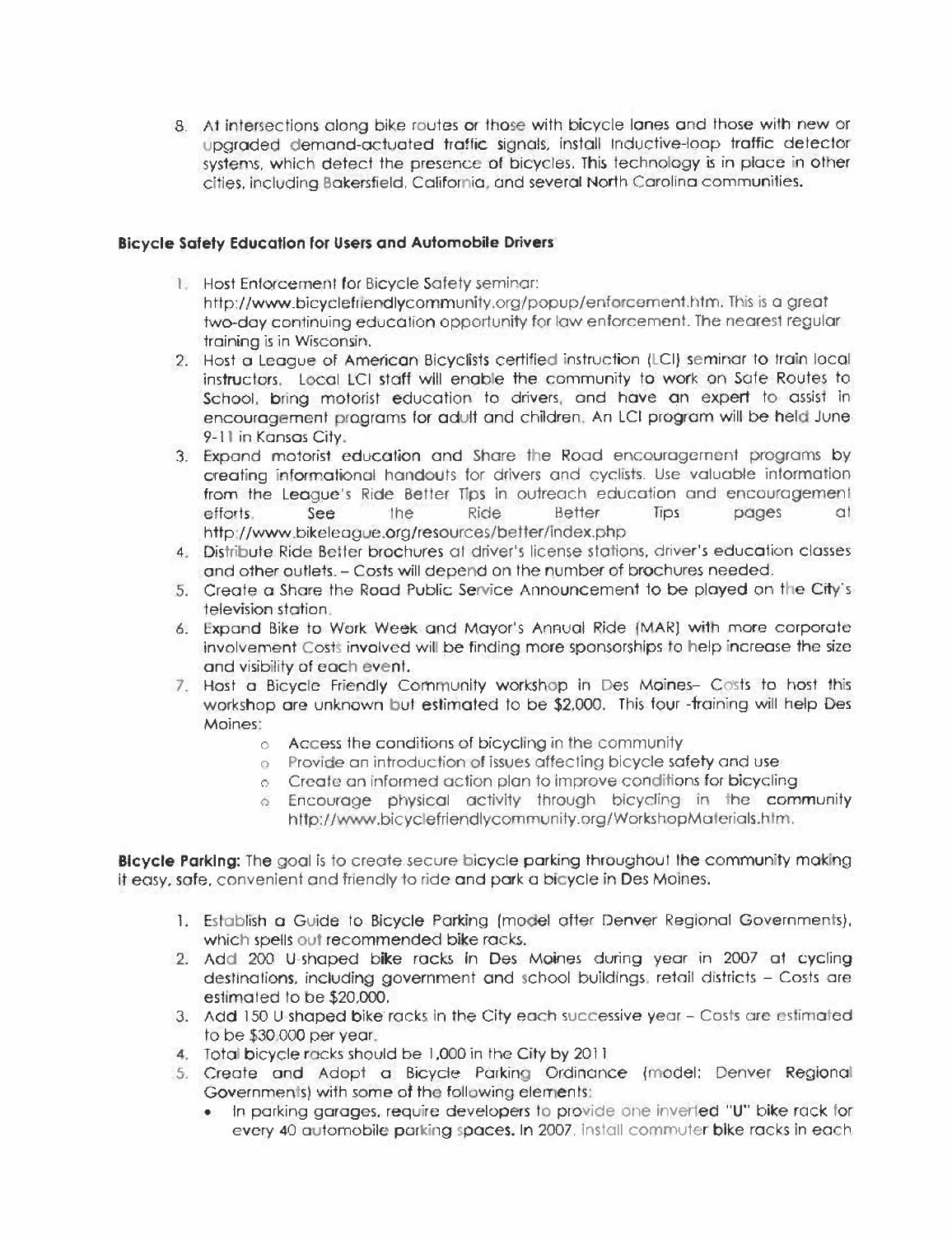city garage (One rack per 40 auto spaces). Model: Liberly Bike Commuter Station (6th Ave and Grand Ave).

- Allow reduction in car parking spaces when additional bicycle parking is supplied, providing an economic incentive to the developer/property owner to supply ample bicycle parking. (The City and County of Denver allows a reduction of one auto parking space for every six bicycle spaces provided.)
- . In the proposed parking garage east of City Hall, include showers and bike lockers for bicycle commuters (model: McDonald's Cycling Center in Chicago's Millennium Park) - Costs are unknown at this time.

Safe Routes to School Program (SRTS): Over the past two to three decades, there has been an incredible rise in obesity and physical inactivity in kids and adults. The impact on health and health-care costs is high and will continue to rise dramatically. In 1969, roughly half of all kids walked or biked to school. Now, it's about 15 percent. For school trips less than one mile, 29 percent walk or bike. There is a strong correlation between communities with good bicycle and pedestrian environments, and having more active residents. Air quality and traffic congestion around schools has also become an issue. SRTS is a rising international effort to increase safety and promote walking and bicycling to school through the "5 Es": engineering, education, enforcement, encouragement, and evaluation. The 2005 SAFETEA-LU federal transportation bill included a new SRTS federal funding source of \$612 million over five years for both infrastructure and non-infrastructure reimbursement grants.

- 1. Review and update as necessary, "Manual for School Crossing Control." (1997).
- 2. With Traffic and Transportation, school staff, and parent representatives, review current Safe Routes to Schools plans for each of 40 elementary schools.
- 3. Through a SFTS grant awarded this year, Safe Routes to Schools grant, conduct model bicycle rodeo for third graders at seven elementary schools: Capital View, Findley, Jackson, King. Longfellow. Oak Park and Willard. Students who participate will receive a bike helmet.
- 4. Through Safe Routes to School grant, install 10 countdown pedestrian crossings.
- 5. As funding provides, install continental (stripe) crossings at key school crossings.
- 6. Apply for future Safe Routes to School Grants to improve bike and walking at other elementary schools.